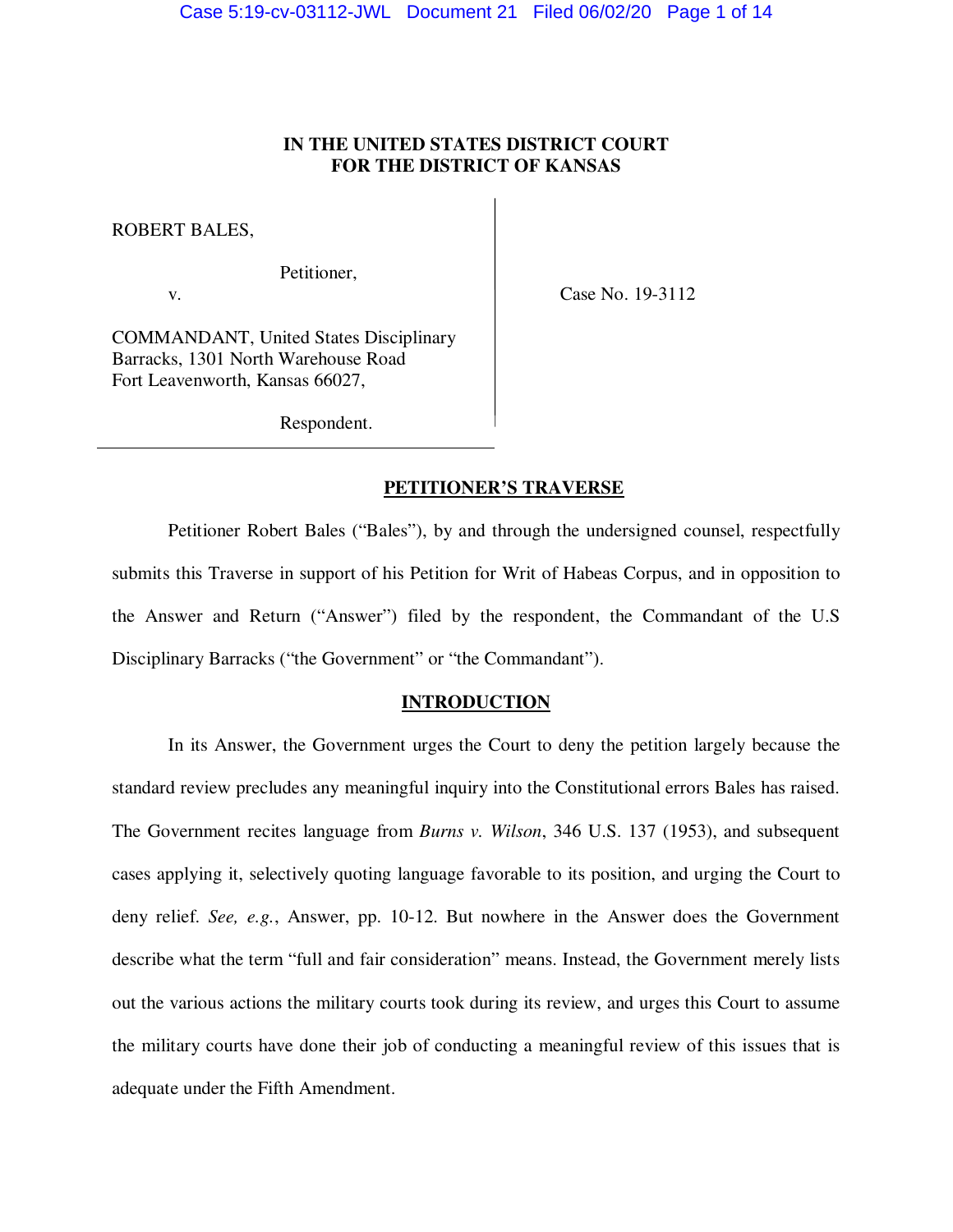### Case 5:19-cv-03112-JWL Document 21 Filed 06/02/20 Page 2 of 14

 There is a swath of Supreme Court and Tenth Circuit cases all standing for the proposition that, in a habeas action, a federal district court's role in reviewing constitutional issues raised before the military courts' constitutional issues must itself be meaningful. These cases reinforce the notion that this Court's duty to ensure constitutional due process guarantees are being protected does not end at the gates of the U.S. Disciplinary Barracks.

The Court should conduct a meaningful review and determine that military courts addressed two issues in a manner that fails to survive constitutional scrutiny. First, the military courts failed to address adequately Bales's ingestion of the drug mefloquine and its impact on his case. Before the military courts, and before this court, is evidence that mefloquine adversely impacted virtually every aspect of this case—from Bales's ability to possess the *mens rea* to commit premeditated murder, to his competence to enter a guilty plea, to whether the jury should have been able to evaluate the impact of mefloquine when imposing a sentence. And the remedy Bales has sought here is simple and fair: a remand with an order to conduct a fact-finding hearing to determine whether at the time of the killings Bales was suffering from mefloquine intoxication.

Second, the military courts erred in blocking Bales's evidence that certain Afghan witnesses flown into the United States to testify against him, whom the Government described as farmers and gardeners, were actually terrorist bomb-makers. Not only did the prosecution fail to disclose certain DNA and fingerprint evidence indicating that the witnesses were connected to terrorist attacks, but, when the defense team found it, the prosecutors fought to keep the evidence out of the view of the jury. The trial judge assented to the prosecution's position, and the military appellate courts endorsed the trial judge's decision with barely a passing reference to the issue. Had this evidence been admitted, it could have resulted in the jury allowing Bales the opportunity for parole sometime in his life. The military's cursory appellate review of such an important issue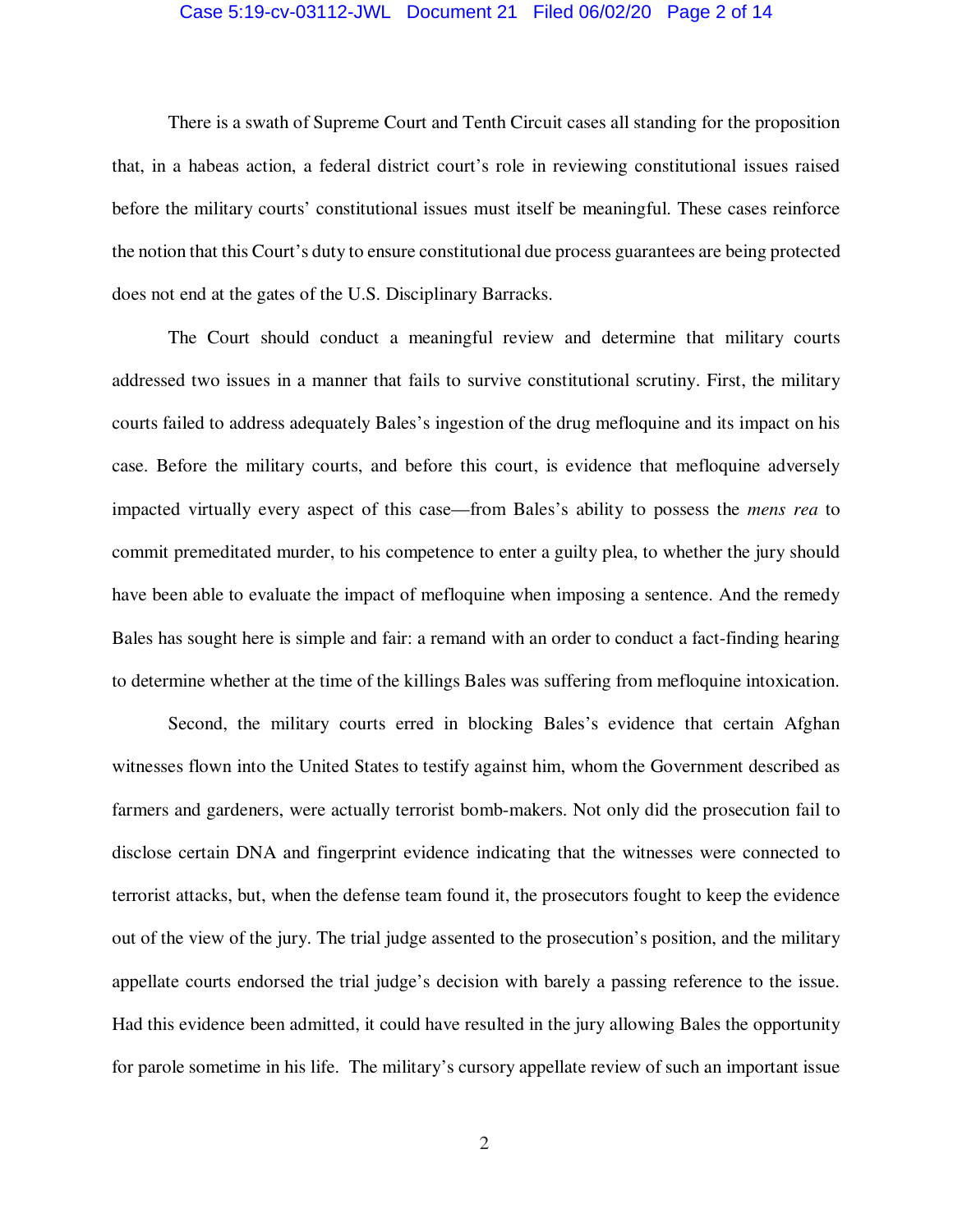cannot rise to the level of "full and fair consideration" as that standard has been delineated by the cases in this Circuit.

Because the military courts failed to give adequate consideration to these substantial constitutional issues, the Court should grant the writ.

### **DISCUSSION**

## **I. TENTH CIRCUIT JURISPRUDENCE DEMANDS ADDRESSING THE MERITS OF THE SUBSTANTIAL CONSTITUTIONAL ISSUES RAISED IN A HABEAS PETITION.**

 The Government accurately describes the four-part test the federal district courts must apply when determining whether to review a military habeas petition. Review is only appropriate if: "(1) the asserted error is of substantial constitutional dimension; (2) the issue is one of law rather than of disputed fact already determined by the military tribunal; (3) there are no military considerations that warrant different treatment of constitutional claims; and (4) the military courts failed to give adequate consideration to the issues involved or failed to apply proper legal standards." *See Dodson v. Zelez*, 917 F.2d 1250, 1252–53 n.1 (10th Cir. 1990). As the first three factors are met in Bales's petition, the inquiry focuses on the last factor.

 The seminal Supreme Court case on the fourth part of the test, *Burns v. Wilson, supra*, demonstrates that Bales's claims are within the permissible scope of Article III review and the constitutional deprivations he brought to the attention of the lower court cannot stand under the Constitution and Section 2241 habeas jurisprudence. In *Burns*, the Supreme Court agreed that the district court and the appellate court correctly dismissed the habeas petitions of three airmen [Air Force enlisted men] sentenced to death for rape and murder while stationed on the island of Guam, largely because their petition sought to simply relitigate their claims. 346 U.S. at 146. The *Burns* Court emphasized that that military courts "have the same responsibilities as do the federal courts to protect a person from a violation of his constitutional rights." *Id*. at 142. But, the Supreme Court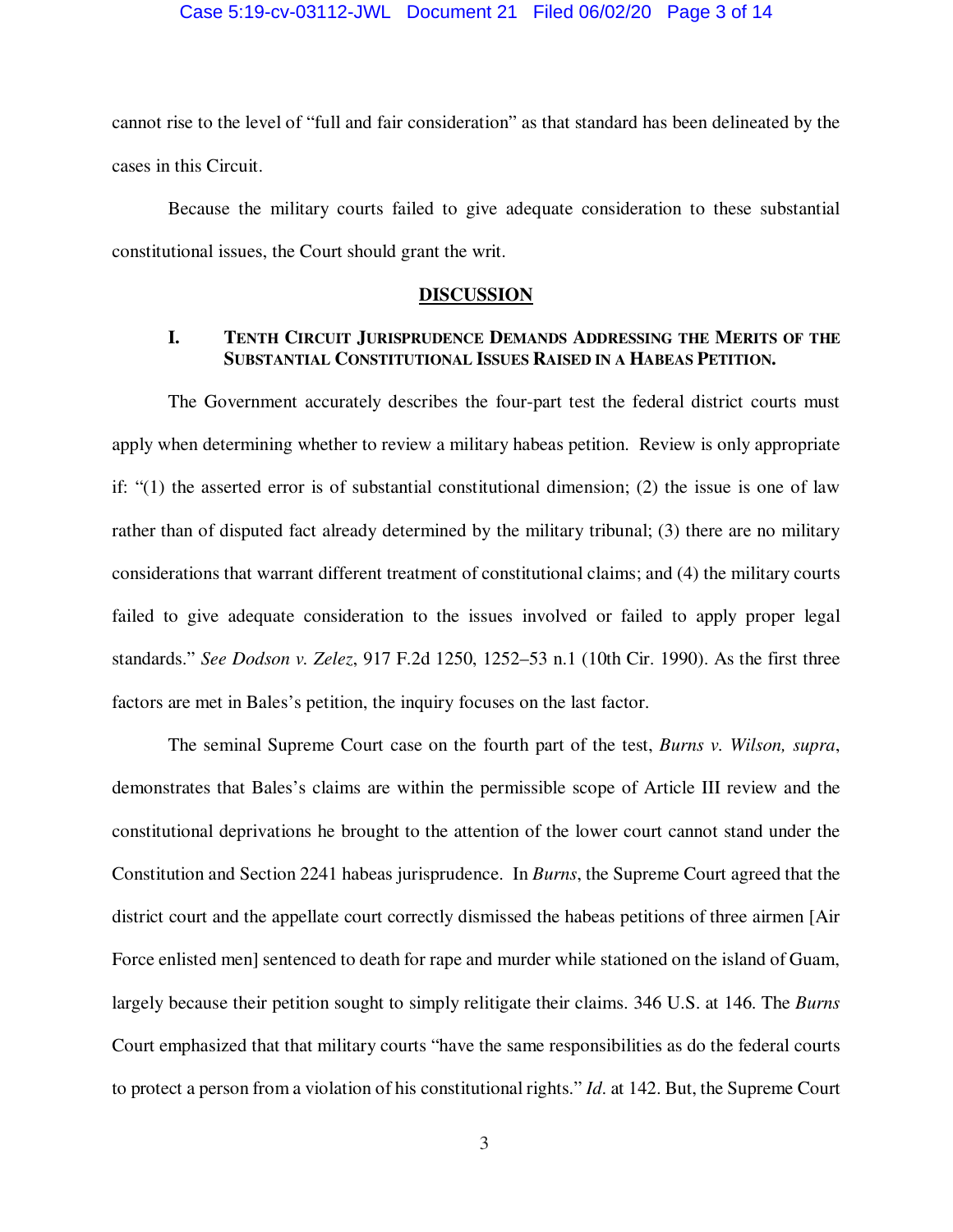### Case 5:19-cv-03112-JWL Document 21 Filed 06/02/20 Page 4 of 14

qualified that Article III review *may* be precluded where a military petitioner seeks to retry the case in civil court. "[W]hen a military decision has dealt fully and fairly with an allegation raised in that [habeas] application, it is not open to a federal civil court to grant the writ simply to reevaluate the evidence." *Id*., (internal citation omitted).

 In upholding the trial and appellate courts' denials of Article III review to the airmen in *Burns*, the Supreme Court reasoned that "[p]etitioners have failed to show that military review was legally inadequate to resolve the claims which they have urged upon the civil courts. They simply demand an opportunity to make a new record, to prove *de novo* in the district court precisely the case which they failed to prove in the military courts." *Id*. at 146.

 The dissent in *Burns* also informs that this Court's review of Page's constitutional claims and awarding the Writ are altogether appropriate if not necessary to protect and defend the integrity of the Constitution, Page, and the military justice system itself. Justice William O. Douglas, joined by Justice Hugo Black, concluded the Constitution required Article III habeas review of the airmen's constitutional claims and noted that the Fifth and Sixth Amendments applied to military personnel. "But never have we held that all the rights covered by the Fifth and the Sixth Amendments were abrogated by Art. I, § 8, cl. 14 of the Constitution, empowering Congress to make rules for the armed forces." *Id.* at 152. The dissenting Justices expounded that Article III courts, not Article I courts, formulate the constitutional rules which the military must follow.

> If the military agency has fairly and conscientiously applied the standards of due process formulated by this Court, I would agree that a rehash of the same facts by a federal court would not advance the cause of justice. But where the military reviewing agency has not done that, a court should entertain the petition for habeas corpus. In the first place, the military tribunals in question are federal agencies subject to no other judicial supervision except what is afforded by the federal courts. In the second place, the rules of due process which they apply are constitutional rules which we, not they, formulate.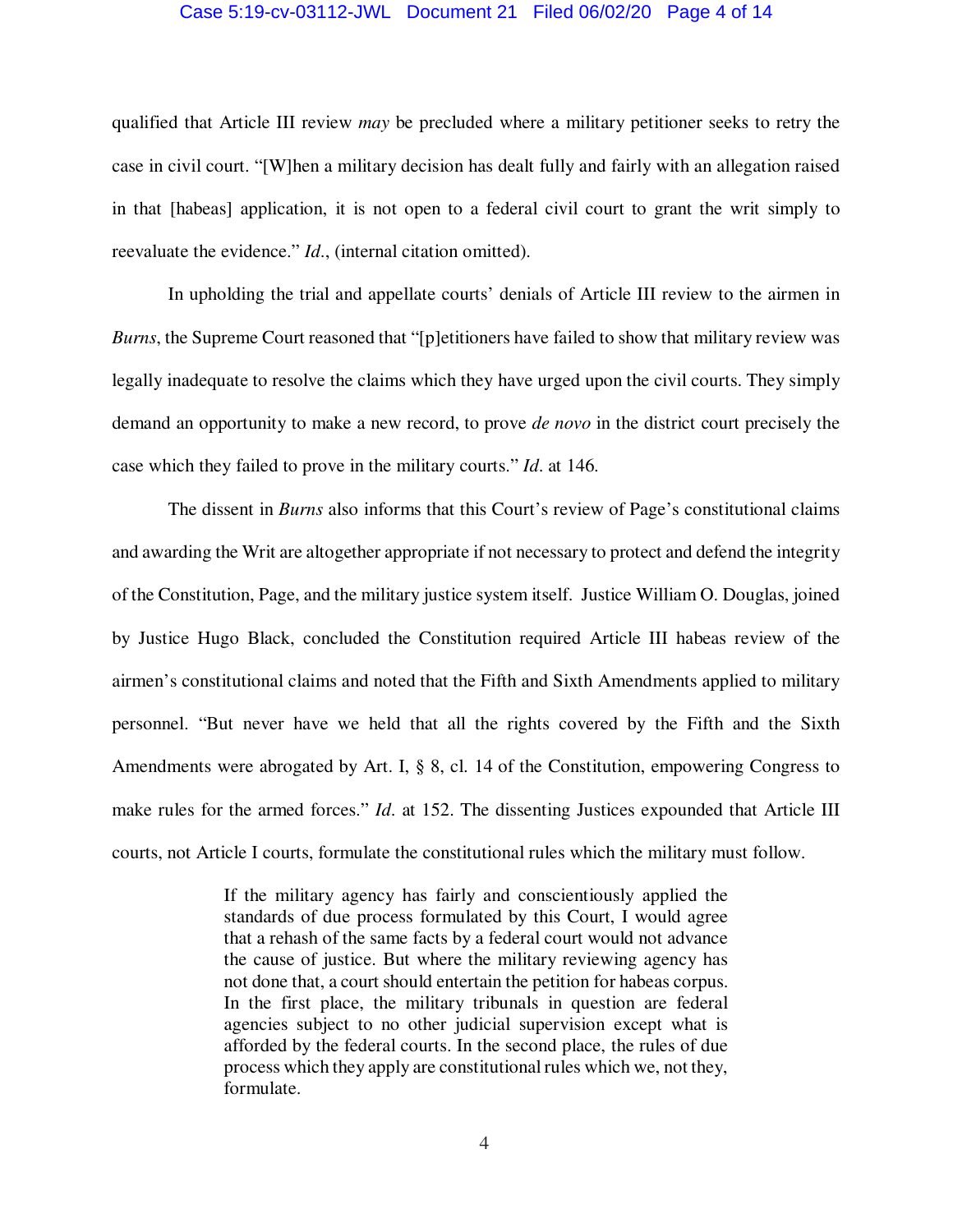*Id*. at 154.

 The Supreme Court's guidance to appellate and district courts is clear: it is left to them, the Article III courts, to ensure constitutional protections are provided when the Article I courts have failed in that task. Such is the case here, and for the reasons described in Bales's opening petition, and elucidated further in Section II below, the Court should address the merits of Bales's constitutional claims and grant relief.

The Tenth Circuit cases in which the Article III courts have reached the merits of a military habeas petition and granted relief are also instructive in terms of providing parameters in which the district courts should step into the decision-making of the military courts. Cases such as *Monk v. Zelez*, 901 F.2d 885, 888 (10th Cir. 1990), and *Dodson v. Zelez*, 917 F.2d 1250, 1253 (10th Cir. 1990), demonstrate that the Tenth Circuit would encourage this Court to consider Bales's constitutional claims, decide them, and award a writ of habeas corpus even though his claims were previously considered and rejected by Article I military tribunals.

In *Monk*, the Tenth Circuit reversed the denial of a military habeas petition brought by a Marine convicted of murdering his wife by strangulation. 901 F.2d at 886. Monk passed several polygraph exams denying his involvement in his wife's death, testified at trial in his own defense, and Article I tribunals reviewed but rejected his constitutional claims that flawed jury instructions led to his unlawful conviction and sentence. *Id*. at 888. In deciding to grant the writ that had been denied in the District of Kansas, the Tenth Circuit acknowledged the holding in *Burns* that "when a military decision has dealt fully and fairly with an allegation raised in that [petition for habeas corpus], it is not open to a federal civil court to grant the writ simply to re-evaluate the evidence." 346 U.S. at 142. But the *Monk* court went on to write that "[i]n appropriate cases, however, we will consider and decide constitutional issues that were also considered by the military courts."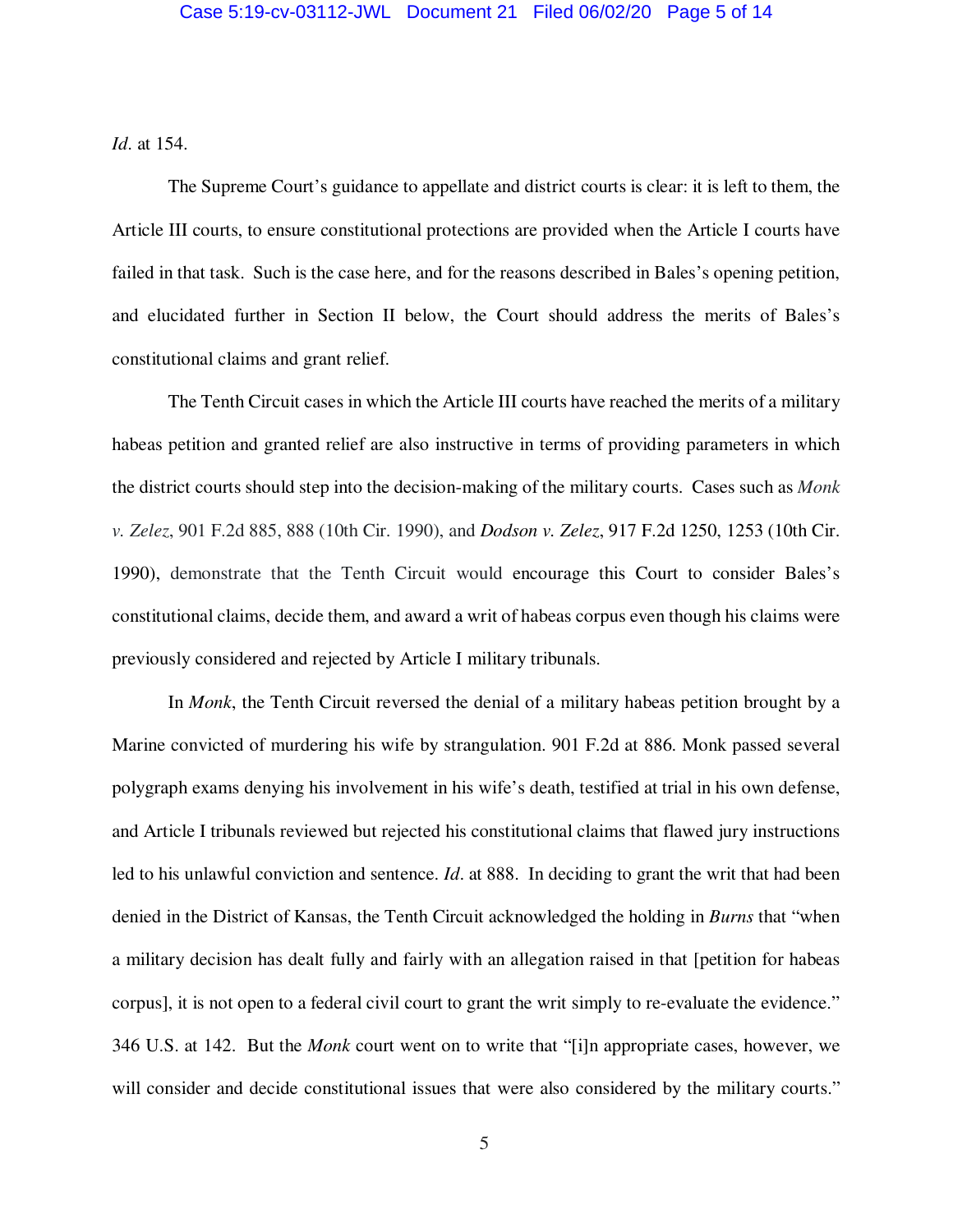### Case 5:19-cv-03112-JWL Document 21 Filed 06/02/20 Page 6 of 14

*Id*., citing *Mendrano v. Smith*, 797 F.2d 1538, 1541-42 & n. 6 (10th Cir. 1986) (in pertinent part, "our cases establish that we have the power to review constitutional issues in military cases where appropriate"); *Wallis v. O'Kier*, 491 F.2d 1323, 1325 (10th Cir.), cert. denied, 419 U.S. 901, 42 L. Ed. 2d 147, 95 S. Ct. 185 (1974) ("Wallis asserted in his habeas corpus petition that he was being deprived of his liberty in violation of a right guaranteed to him by the United States Constitution. Where such a constitutional right is asserted and where it is claimed that the petitioner for the Great Writ is in custody by reason of such deprivation, the constitutional courts of the United States have the power and are under the duty to make inquiry"); and *Kennedy v. Commandant*, 377 F.2d 339, 342 (10th Cir. 1967) ("[w]e believe it is the duty of this Court to determine if the military procedure for providing assistance to those brought before a special court-martial is violative of the fundamental rights secured to all by the United States Constitution"). For the reasons provided in Bales's petition, as further explained below, this is one of those cases in which it is wholly appropriate – and indeed necessary – for the Article III courts to intervene to preserve constitutional principles.

Among Tenth Circuit cases addressing habeas review of military trials, *Dodson* is also instructive. In *Dodson*, the Tenth Circuit reached the merits of a Marine petitioner's constitutional jury instruction claim and reversed the denial of the Writ. *Dodson*, 917 F.2d at 1262-63. A case involving robbery, premeditated murder, felony murder, and life imprisonment, Dodson challenged his Article I sentence to life imprisonment as constitutionally flawed because the jury did not vote by ¾ for the sentence. *Id*. The issue had been raised to the military appellate courts, but those courts summarily affirmed the conviction without substantive discussion of the issue. The Tenth Circuit found Dodson's due process rights to had been violated, reversed the District of Kansas, awarded the Writ, and directed the prosecution to either order a new sentencing hearing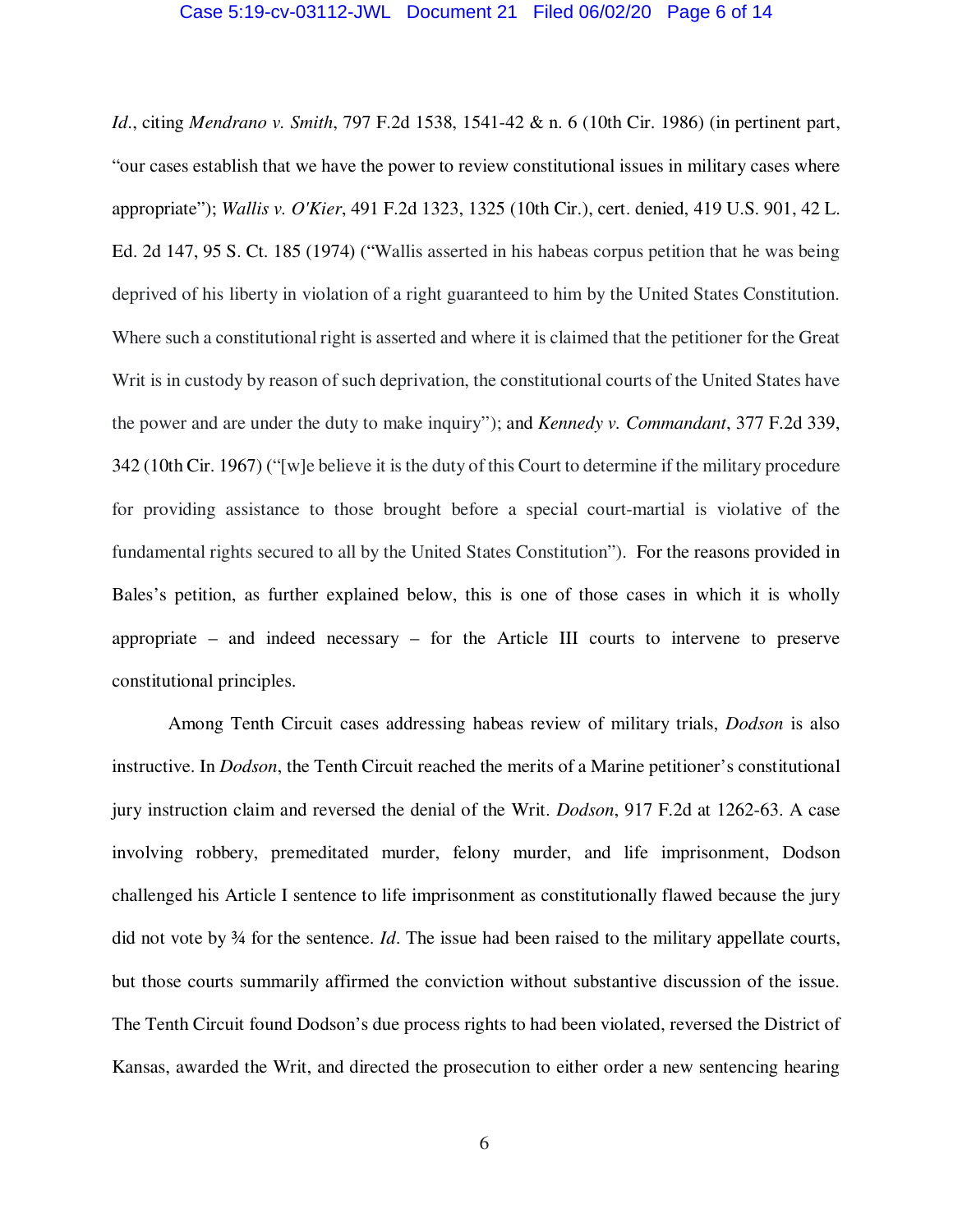### Case 5:19-cv-03112-JWL Document 21 Filed 06/02/20 Page 7 of 14

or to order no punishment. *Id*. at 1263. *Dodson*, like *Monk*, stands for the proposition that in military habeas cases, the Article I courts must do more than recite the issues addressed by the military courts and conclude that those issues have been fully and fairly considered. Rather, in cases where there are constitutional deprivations – as occurred with Bales – the Article I courts must step in and take action.

 Turning to what constitutes "full and fair" consideration, *Watson v. McCotter*, 782 F.2d 143, 144 (10th Cir. 1986), is instructive. In *Watson*, the Tenth Circuit explained that while "full and fair" consideration has not been defined precisely, it leaves the Article III trial judge with the discretion to reach the merits and determine if constitutional protections were correctly considered and applied:

> Although there has been inconsistency among the circuits on the proper amount of deference due the military courts and the interpretation and weight to be given the "full and fair consideration" standard of *Burns*, this circuit has consistently granted broad deference to the military in civilian collateral review of court-martial convictions. Although we have applied the "full and fair consideration" standard, we have never attempted to define it precisely. Rather, we have often recited the standard and then considered or refused to consider the merits of a given claim, with minimal discussion of what the military courts actually did.

*Watson*, 782 F.2d at 144.

And that is precisely what the Government asks this Court to do in reviewing Bales's petition: merely cite the standard, enumerate what the military courts have done, and deny the petition. But, as *Monk* and the cases cited therein illustrate, the Constitution demands a more thorough review, and explanation of that review. This court should undertake such a review of the issues presented, should conclude that Bales's conviction and sentence is unreliable due to the constitutional infirmities described in the petition, and issue the writ.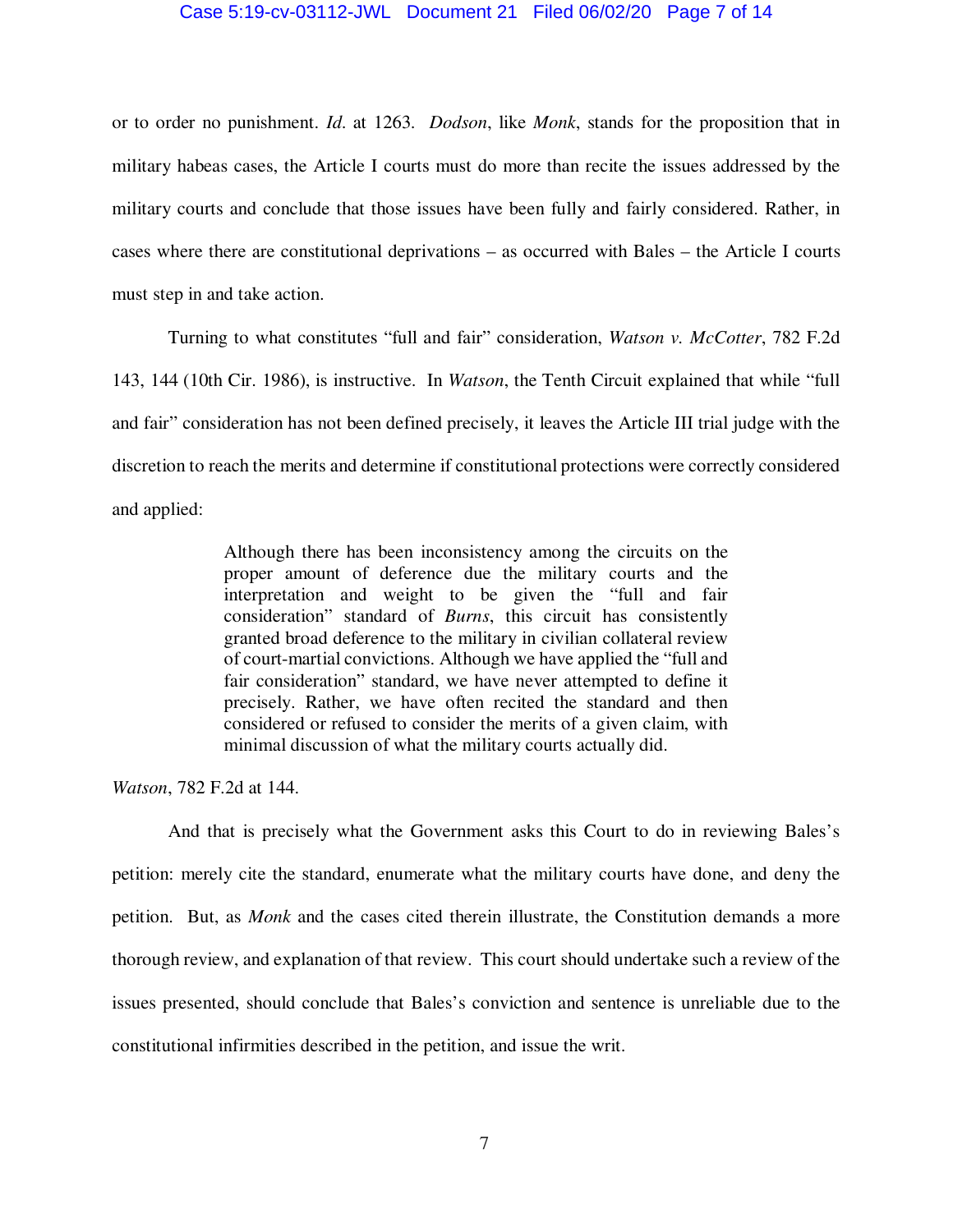### **II. THE MILITARY COURTS FAILED TO ADDRESS FULLY AND FAIRLY THE SUBSTANTIAL CONSTITUTIONAL ISSUES BEFORE THEM.**

 Having concluded that a district court must conduct a meaningful review of substantial constitutional issues raised, the Court here should address the two issues presented here that represent failures in the military justice system to provide the protections guaranteed by the Constitution. The first is the military courts' collective failure to address the impact of the drug mefloquine on virtually every aspect of his case. The second is the military courts collectively preventing Bales's defense team to show the jury that certain Afghan witnesses flown in to testify against him might have been known terrorists. These issues will be discussed in turn.

### A. The Military Courts Failed to Address the Potential Impact of Mefloquine Intoxication.

The Government implores the Court not to review Bales's due process arguments surrounding the impact of mefloquine on him. (Doc. 6, Answer at 12-15.) The issue of whether Bales had been battling mefloquine intoxication at the time of the killings -- and even through the pretrial proceedings and the trial itself -- has been critically important to his defense and appeal. (Doc. 1, Petition at 17-19.) As was explained in the petition, had the Government disclosed the evidence it had of Bales's mefloquine use and what the Government knew or reasonably should have known about the potential impact of mefloquine, the landscape of Bales's case could have changed drastically. For instance, such evidence may have resulted in no authorization for the death penalty, which would have changed plea discussions remarkably. Bales could have asserted a diminished capacity defense, asserting that he could not develop the specific intent to commit the murders he was convicted of committing. And if those failed, Bales could have used the evidence of mefloquine intoxication as a matter in mitigation during sentencing. As Bales explained in his petition, the Government's failure to disclose its knowledge of the impacts of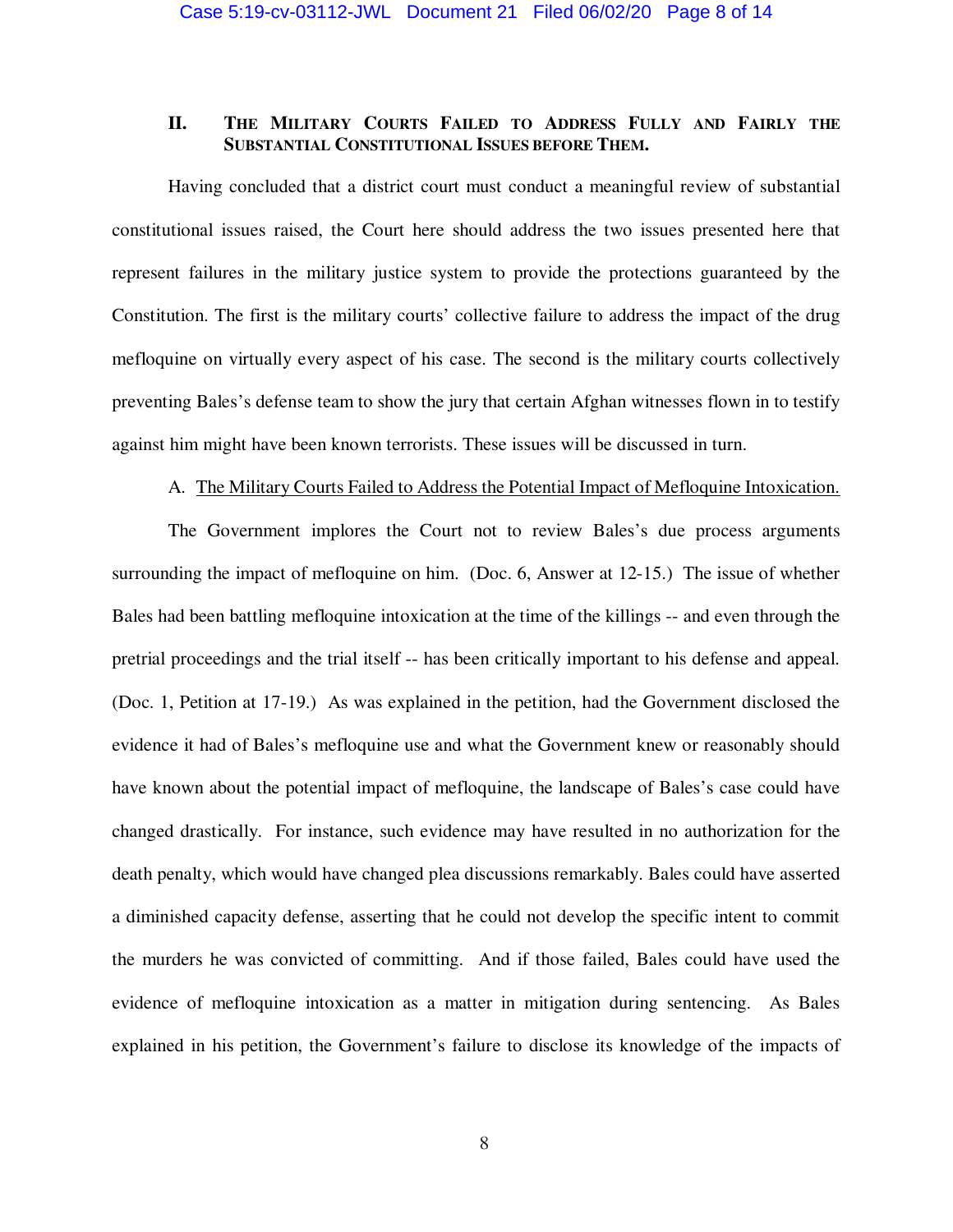### Case 5:19-cv-03112-JWL Document 21 Filed 06/02/20 Page 9 of 14

mefloquine, and of Bales's exposure to mefloquine, is in and of itself a substantial violation of Bales' Fifth Amendment Due Process rights, and warrants relief.

On direct appeal to the Army Court of Criminal Appeals ("the Army Court"), armed with affidavits from a lay witness and an expert witness, Bales sought a fact-finding hearing to inquire whether during the time of the killings his mental state was impacted by the effects of the mefloquine he had taken incident to his service. The Army Court denied the request. *See United States v. Bales*, 2017 CCA LEXIS 627 at \*21-24 (ACCA Sep. 2017). The Army Court's decision to deny the request extinguished the possibility that the military courts might determine whether Bales was truly experiencing mefloquine-based intoxication on the night of the killings and continued to be impacted it as he was being prosecuted.

In its Answer, the Government urges the Court to find that Bales's request for relief relating to the potential adverse effects of mefloquine should be rejected because the Army Court's summary discussion and dismissal of the demand for an evidentiary hearing constitutes "full and fair consideration," precluding this Court from granting relief. (Doc. 6, Answer at 12-15.) The Government relies specifically on the portion of the Army Court opinion rejecting the request for a hearing because the affidavits Bales offered "[do] not set forth specific facts but consist instead of speculative [and] conclusory observations." (Doc. 6, Answer at 13, quoting Bales, 2017 CCA LEXIS 627, at \*24.) Yet the Government's argument here merely underscores the gravity of the error committed by the Army Court: any doubt as to whether Bales had taken mefloquine, and had fallen prey to its adverse effects, should have been determined in the evidentiary hearing Bales's team requested. There is no other way to determine whether Bales was impacted by the drug, and hence no other way to guarantee he had evidence to mitigate his conduct. This was the purpose of the affidavits submitted to the Army Court: to provide the evidence that Bales had been given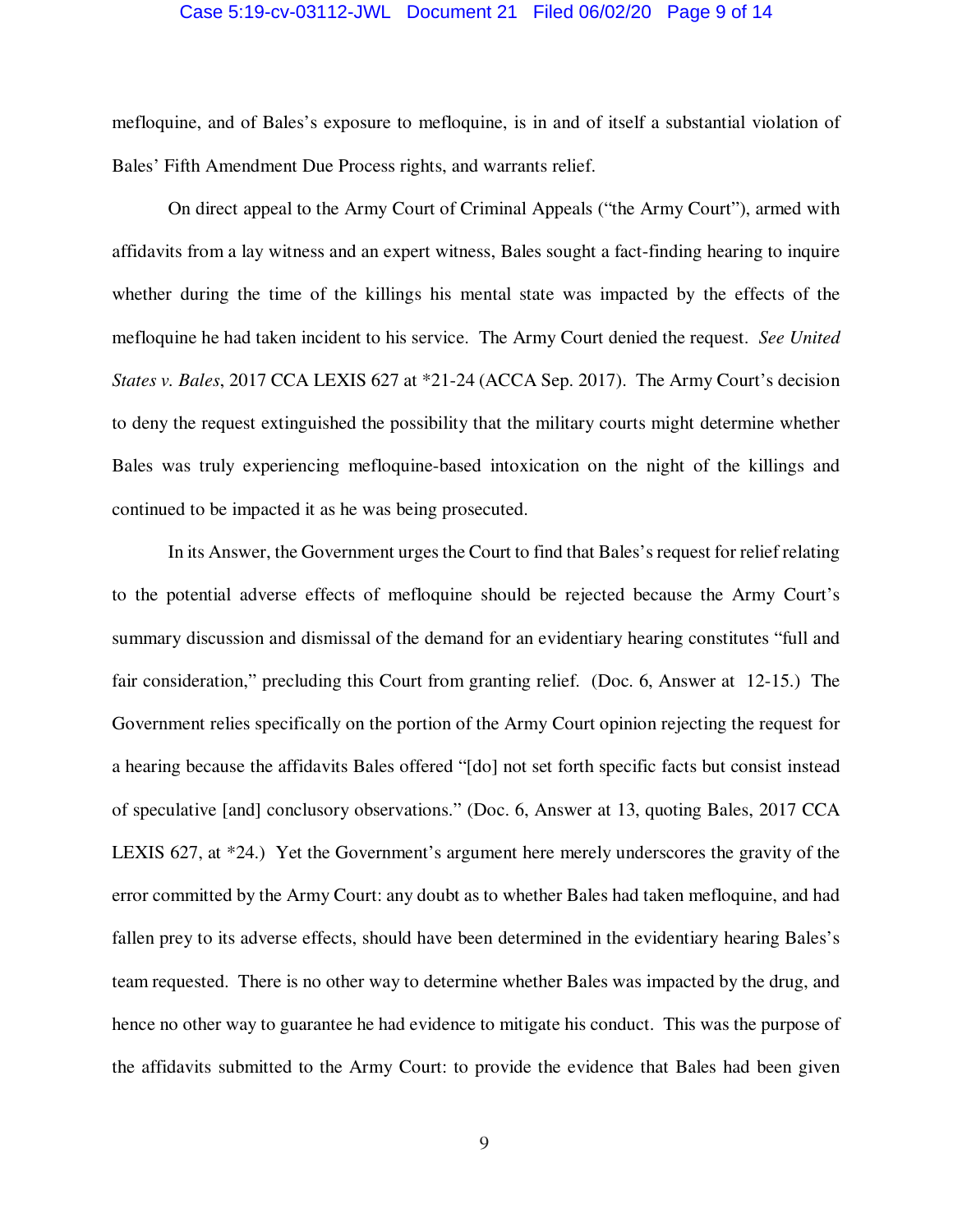### Case 5:19-cv-03112-JWL Document 21 Filed 06/02/20 Page 10 of 14

mefloquine and that it impacted him, and to explain that the evidentiary hearing would be the only sure way to ensure Bales was convicted of premeditated murder.

In fact, the Government's claim that the Army Court has "fully and fairly" reviewed the Bales's claims that he was impacted by mefloquine fails entirely to acknowledge several significant and clearly demonstratable factual errors underlying the Army Court's decision. Although the Government claims that the Army Court "understood that the Petitioner's claim of mefloquine exposure conflicted with his concession that 'his medical records are void of any information about him being prescribed [mefloquine]" (Doc. 6, Answer at 14), the Army Court in its decision never fully or convincingly addressed Bales's claim that the mere absence of a record of mefloquine in his medical records conclusively establishes the absence of such exposure, particularly as it relates to Bales's claims that he was given mefloquine during his first deployment to Iraq in 2003-2004.

Further, as described in Dr. Nevin's June 24, 2019 affidavit, it is a fact that the U.S. military has acknowledged that "[s]ome deploying service members have been provided mefloquine for malaria prophylaxis without appropriate documentation in their medical record." (Doc. 1-1, Nevin Affidavit at 6). Likewise, it is an undisputable fact that, during Bales's deployment to Iraq, deployment orders recommended the use of antimalarial drugs. (*Id.* at 7.) These facts are not even mentioned in the Army Court decision, much less refuted or questioned by it.

Given the unrefuted fact that the U.S. military has the conceded that medical records may be a potentially unreliable source from which to conclude the fact of non-exposure to mefloquine, and given the unrefuted fact that, per U.S. military policy, the use of antimalarial drugs was recommended during the petitioner's first deployment to Iraq in 2003-2004, the Army Court clearly erred by not fully acknowledging, and in not fairly incorporating into its opinion, the existence of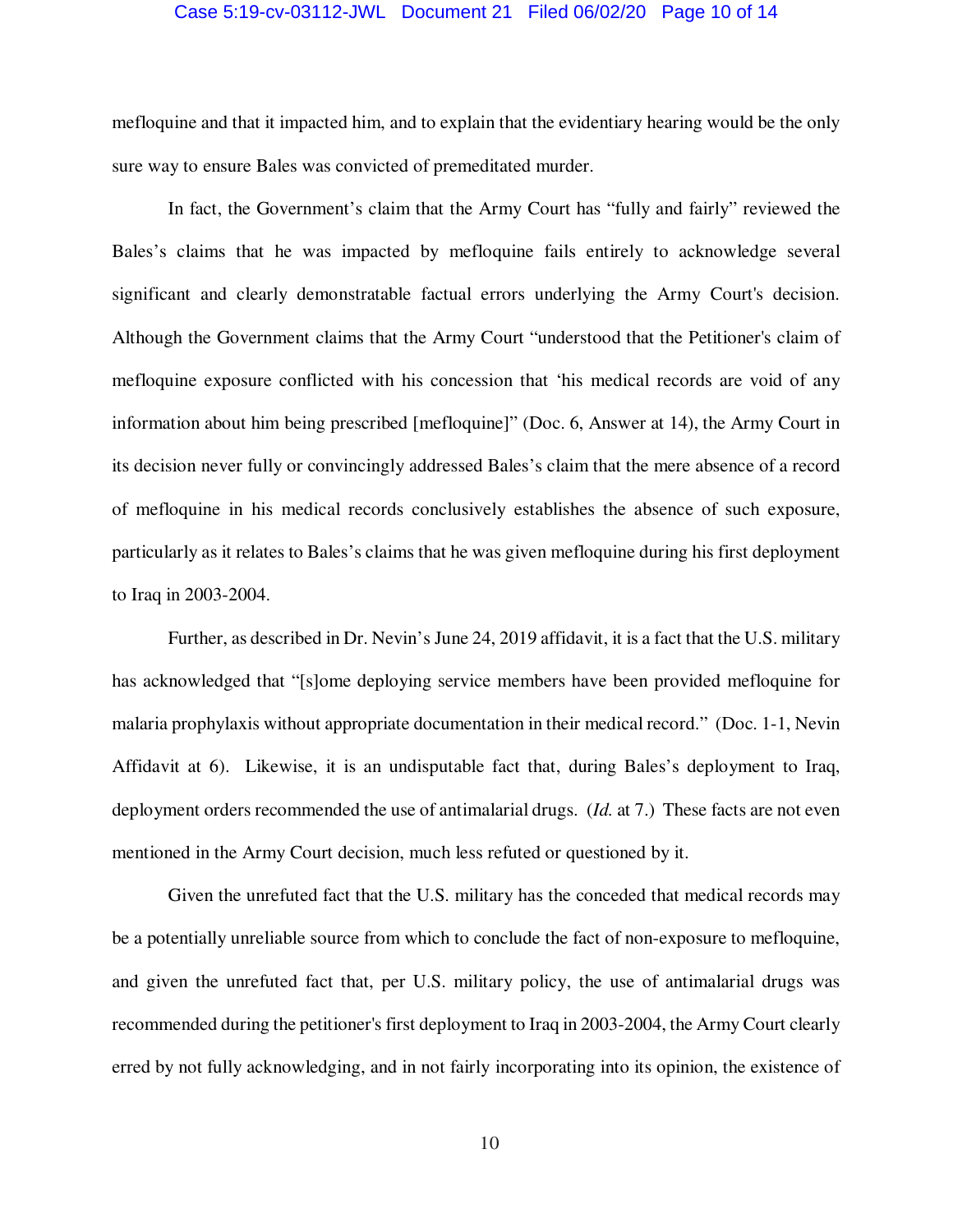### Case 5:19-cv-03112-JWL Document 21 Filed 06/02/20 Page 11 of 14

probative evidence that Bales was given mefloquine during his first deployment to Iraq in 2003- 2004 and continued to suffer the effects of the exposure.

All of this is to say that the Army Court gave short shrift to the evidence Bales presented that he had been administered mefloquine, and suffered from the effects of it. As a result, it summarily dismissed the request for the all-important fact-finding hearing to determine whether Bales had been laboring under the effects of mefloquine. These are failures on the part of the Army Court, and it is left to the Article III courts to step in. The Army Court's refusal to order an evidentiary hearing runs contrary to the Fifth Amendment; and if this error is left uncorrected, will lead to a man spending life in prison without the possibility of parole based on an unreliable conviction. This Court should intervene, and issue the writ.

## B. The Army Court Misstated and/or Selectively Addressed Facts in its Discussion of the DNA and Fingerprint Evidence of the Prosecution's Sentencing Witnesses.

From before his trial until the present habeas petition, Bales's position has been that any evidence that the Afghan sentencing witnesses the Government brought to testify against him were actually bomb-makers and not farmers, as the prosecution suggested, then that evidence needed to presented to the jury. Bales sought this evidence before trial and was stymied—in spite of the fact that the prosecutors were working with the U.S. State Department to secure visas for these witnesses and had access to the databases housing the DNA and fingerprint evidence the defense sought. (Doc. 1, Petition at 13-14.) In other words, the prosecution easily could have found evidence the witnesses were tied to bomb-making incidents and produced it. Instead of doing so, the prosecution moved *in limine* to prevent the defense team from offering such evidence. The trial judge endorsed the Government's position.

On direct appeal, Bales presented to the Army Court the declaration of a retired law enforcement officer who had been retained by the defense team who had uncovered evidence the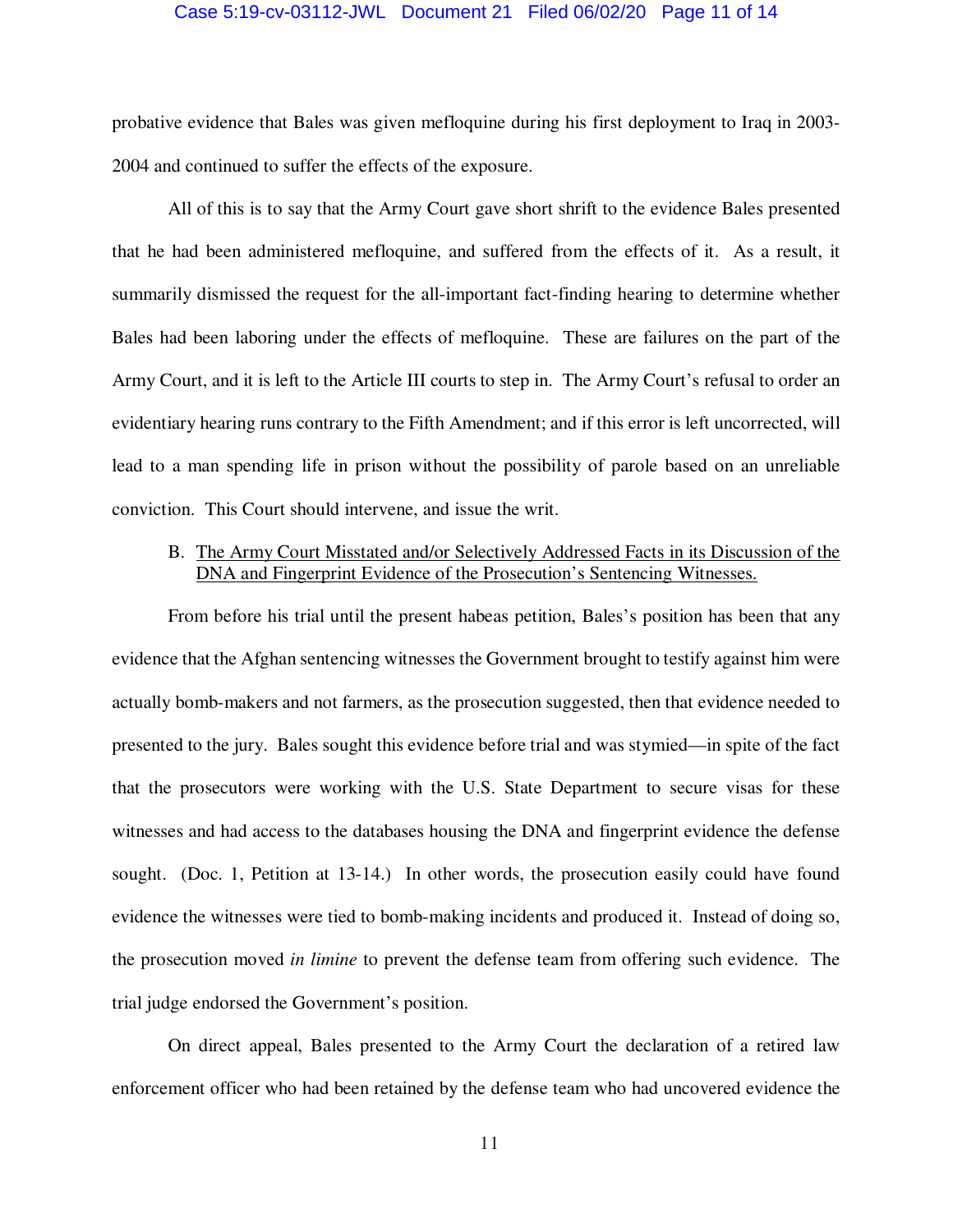### Case 5:19-cv-03112-JWL Document 21 Filed 06/02/20 Page 12 of 14

prosecution's witnesses were, in fact, bombmaking terrorists. (Doc. 1, Petition at 20-21.) The Army Court declined even to consider the affidavit in weighing the merits of Bales's appeal, writing its view that "the information contained in the declaration and accompanying enclosure was of uncertain origin, authenticity, reliability, and classification." *Bales*, CCA LEXIS 627, at \*6. This, in spite of the fact that before trial Bales's defense team had pointed the Government precisely where to look, and how to conduct the simple, computer-based search that could have yielded the evidence in short order.

And, with regard to the impact this evidence could have had, the Army concluded that it could "see no scenario for the use of [fingerprints and DNA on bombs] for impeachment during the sentencing phase of the trial." *Id.* This summary conclusion is preposterous. In the trial of an American soldier, evidence that the witnesses called in sentencing had been implicated in building bombs designed specifically to kill American soldiers is nothing less than a "game changer."

Yet the Government now urges this Court to decline to review this claim because the military courts gave it full and fair consideration. (Doc. 6, Answer at 16-18.) Regarding the "full and fair consideration" standard, although the Tenth Circuit has "never attempted to define it precisely," *see Watson*, 782 F.2d at 144, it cannot encompass rubber-stamping a prosecutor's hiding evidence that stood to give the defendant a fair chance at a sentence less severe than life without parole. It cannot encompass an appellate court summarily rejecting a declaration pointing precisely to the location of evidence the prosecution refused to disclose. It simply cannot encompass the appellate court giving a pass to clear and substantial constitutional violations.

This case presents the set of circumstances the Tenth Circuit contemplated in cases like *Monk*, and others, in which the Article III courts step in to fulfill their duty to remedy conduct that falls outside the boundaries of due process. *See, e.g., Monk*, 797 F.2d at 1538, (finding it

12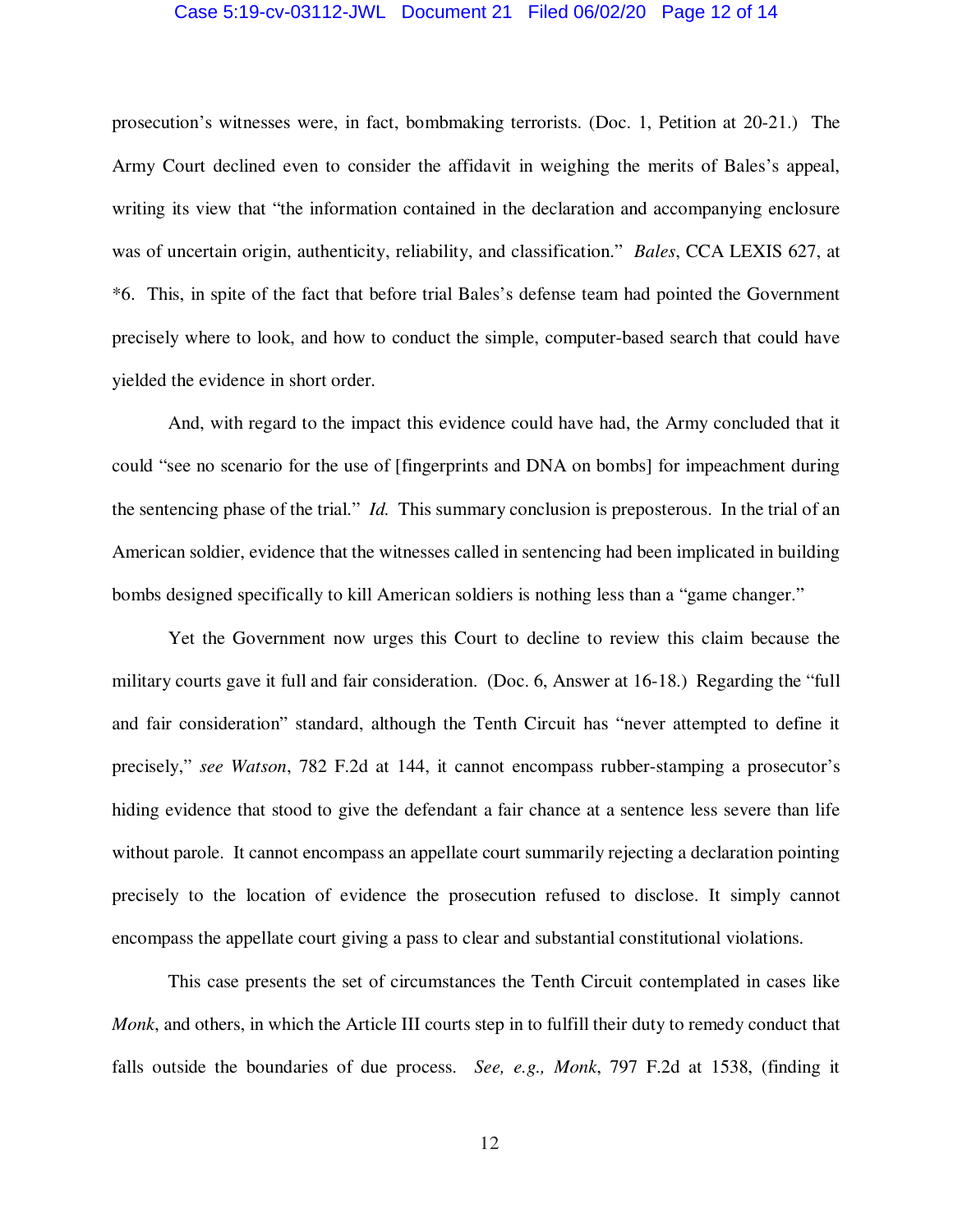### Case 5:19-cv-03112-JWL Document 21 Filed 06/02/20 Page 13 of 14

appropriate to decide constitutional issues that were also considered by the military courts; *Mendrano*, 797 F.2d at 1541-42 (same); *Wallis*, 491 F.2d 1323 at 1325 (Article III courts have the power and are under the duty to inquire into due process violations in military courts); and *Kennedy v. Commandant*, 377 F.2d at 342 (an Article III court's duty is to determine if military proceedings have violated constitutional rights). The Court should find that the review by the military courts here did not amount to full and fair consideration, and should issue the writ.

### **CONCLUSION**

 Supreme Court and Tenth Circuit precedent demand that this Court do more than a rote checklist-style exercise of reading the military courts' decisions to determine whether certain issues have been mentioned. Bales is entitled to a meaningful review of the substantial constitutional issues he has raised, regardless of his status as a servicemember. The Court should provide this review, find that the military courts failed to ensure proceedings that were constitutionally sound, and grant the petition.

Respectfully submitted,

John N. Maher *pro hac vice* Christopher Joseph, #19778<br>
MAHER LEGAL SERVICES PC Carrie Parker, #24988 MAHER LEGAL SERVICES PC 26 South 3<sup>rd</sup> Street, Number 68 Diane Bellquist. #20969<br>Geneva, Illinois 60134 JOSEPH, HOLLANDER & C Tel: (708) 468-8155 1508 SW Topeka Blvd. john@maherlegalservices.com Topeka, KS 66612-1887

JOSEPH, HOLLANDER & CRAFT LLC (785) 234-3272 Main (785) 234-3610 Fax cjoseph@josephhollander.com